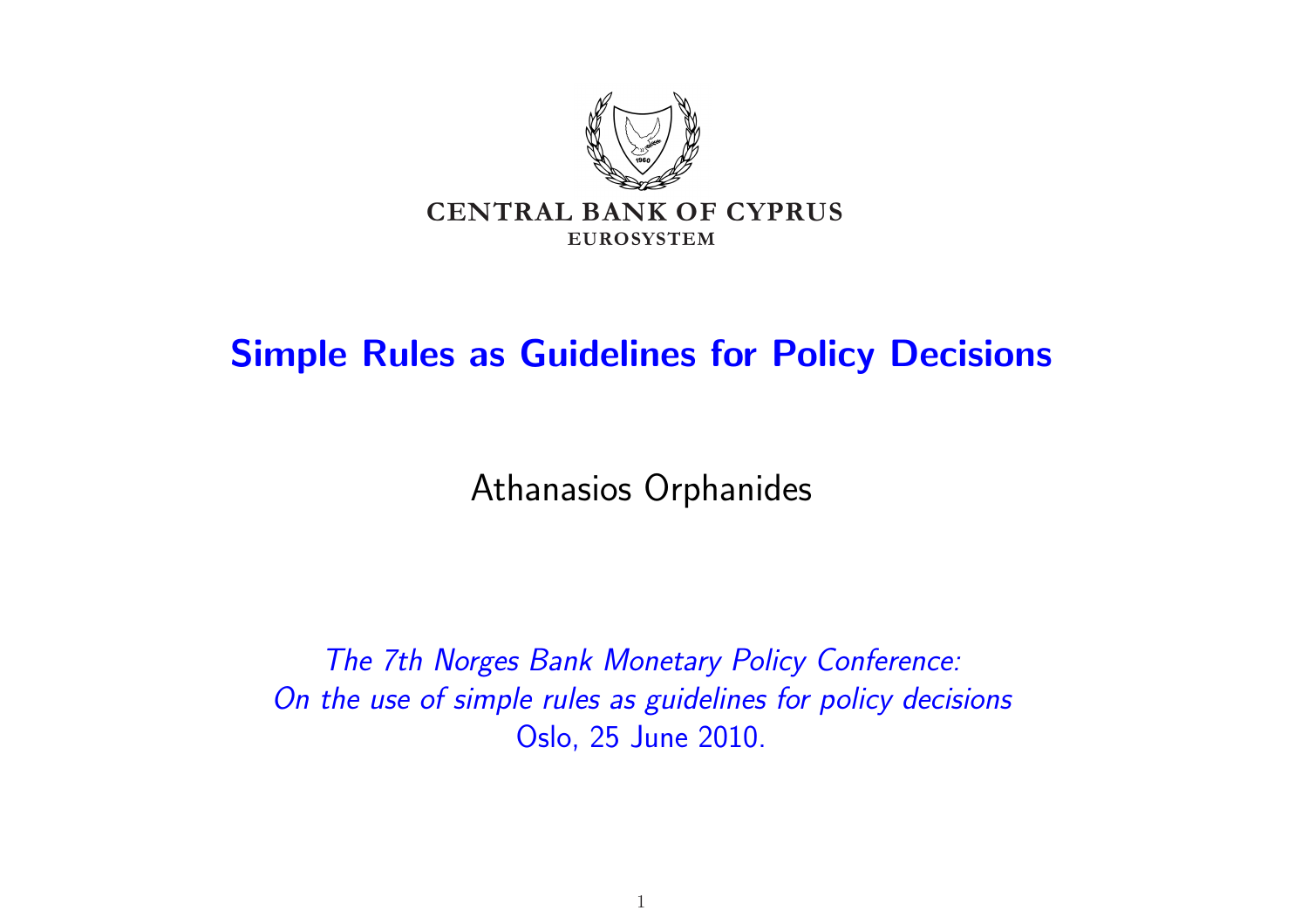## Monetary Policy Strategy

- Broad consensus
	- $-$  Clear definition of primary objective of price stability,  $\pi^*.$
	- Forward-looking policy orientation.
	- Focus on maintaining well-anchored inflation expectations over the medium and longer term.
	- Systematic policy based on a contingency plan or policy rule has advantages over purely discretionary policy.
- Perennial debate on how to pursue systematic policy
	- How ambitious should monetary policy be?
	- Simplicity and robustness vs perceived optimality
	- Policy activism vs stability-oriented policy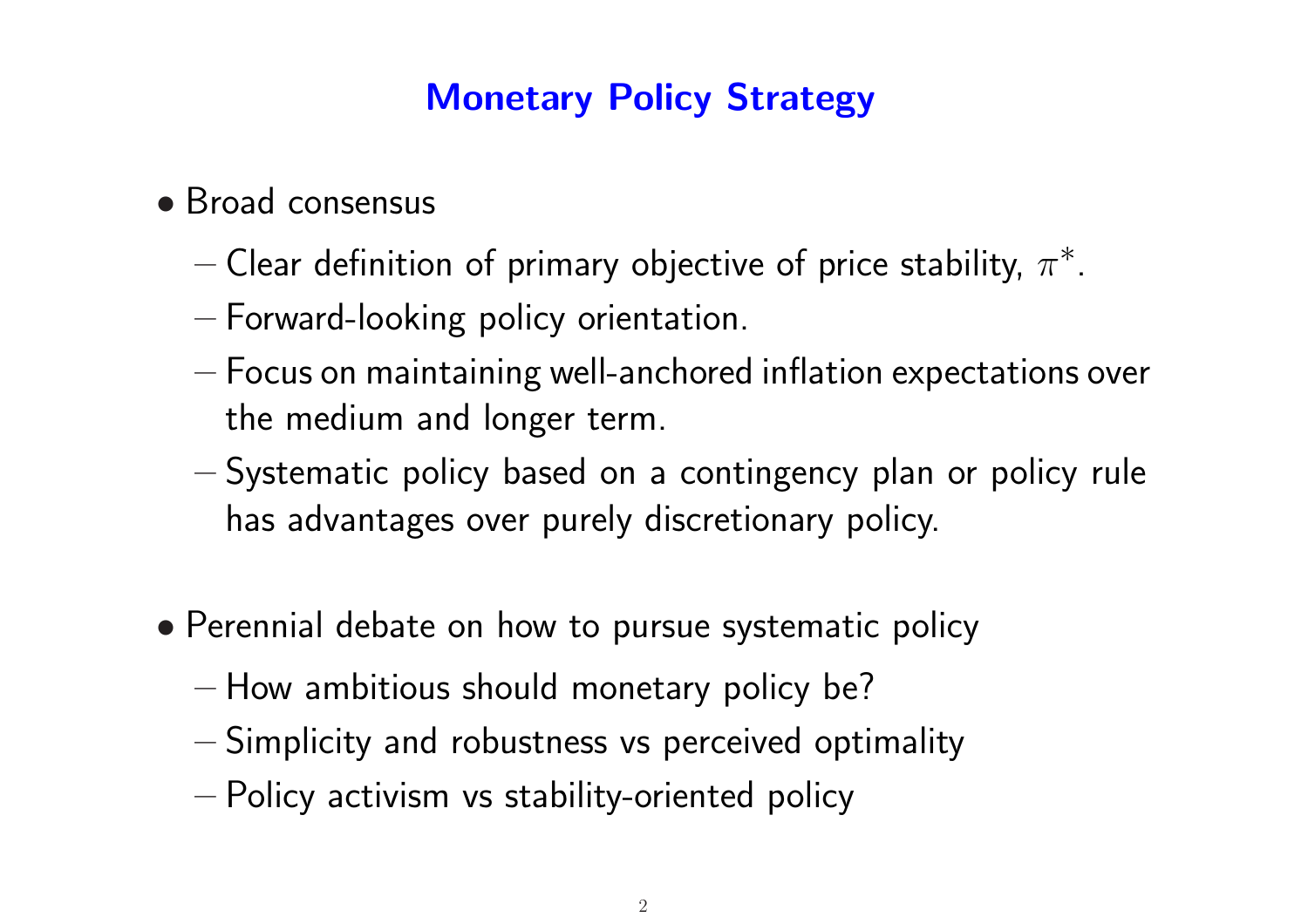### A Tension between the Theoretical Ideal and Practice

"Rational policymaking needs to be adjusted to the actual state of knowledge and the operations of institutions and not to an imagined ideal. Rational policy is a choice among institutional arrangements designed to lower uncertainty about the course of action to be pursued by the monetary authorities. Such arrangements are represented by rules requiring comparatively little information that offer easy opportunities for the public to monitor the authorities performance." (Brunner and Meltzer, 1993, p. 225-226.)

• Acknowledment of the difference between the "actual state of knowledge" and the "imagined ideal" is the key element for appreciating the value of simple, robust policy rules.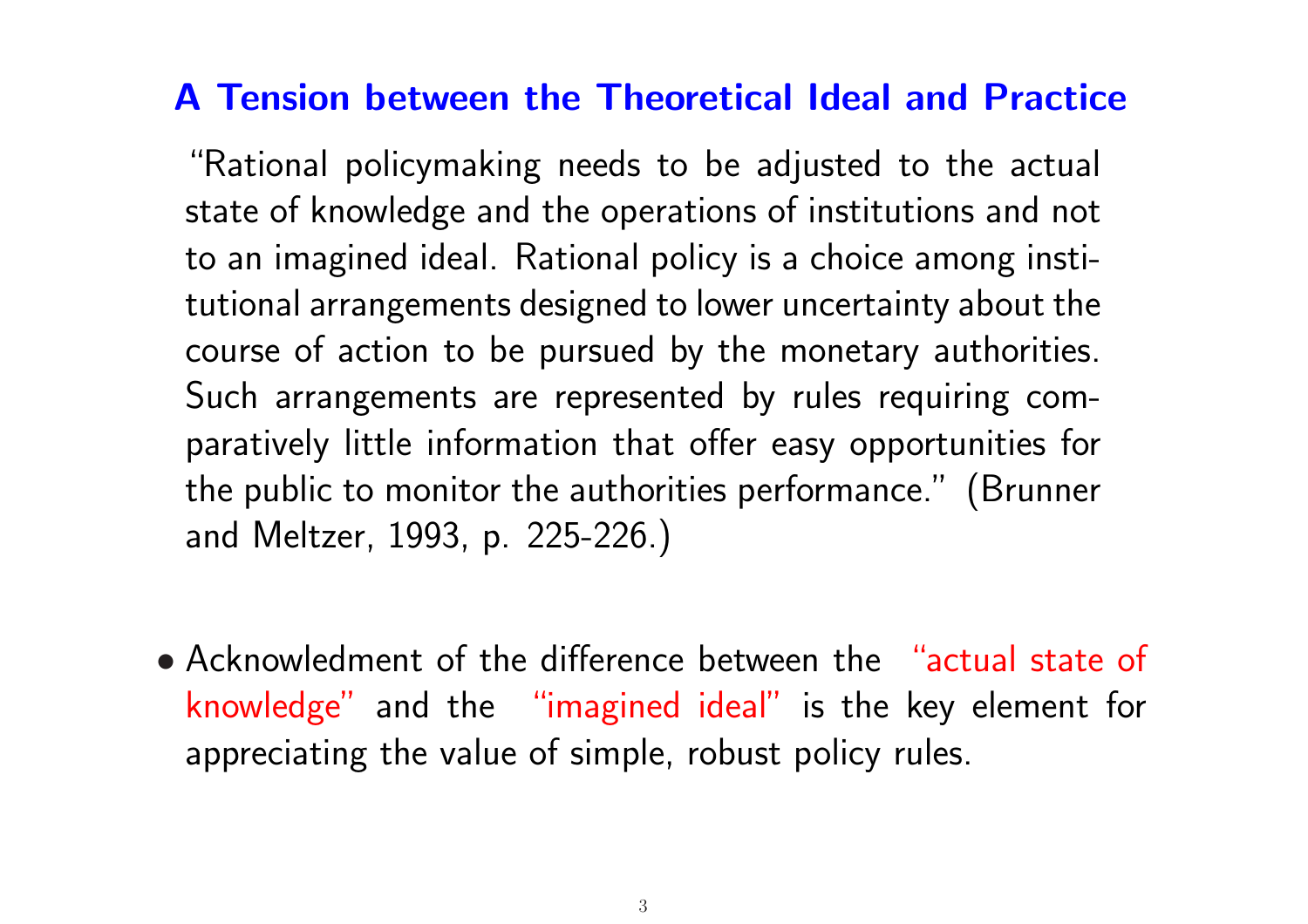## Limited Knowledge

- How do we judge the macroeconomy's "ideal" performance?
- What is "natural" and what is the economy's "potential"?
- What are the key frictions and dynamic interactions in the macroeconomy?
- What is the monetary transmission mechanism?
- What is the role of financial intermediation?
- What are the key determinants of price-setting behavior and inflation in the short-run?
- How are inflation expectations formed and how do they evolve over time?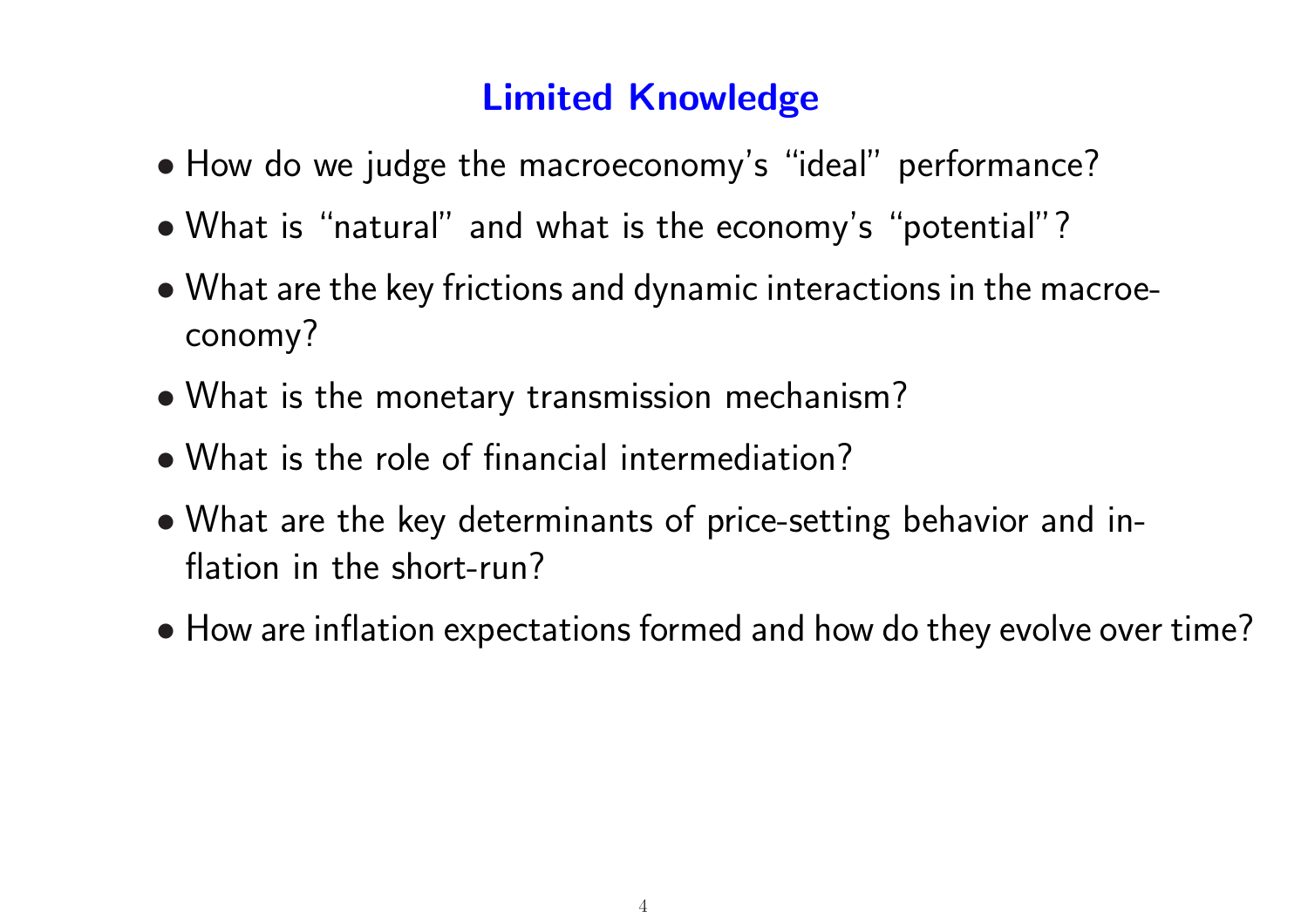### Activist Approach

- Motivated by viewing the monetary policy problem as the solution to a maximization problem that, in addition to price stability, targets the level of real economic activity.
- A key objective of policy is to close the "output gap"  $(q q^*),$ constructed by comparing actual (or forecast) GDP,  $q$ , to its ideal "potential" level,  $q^*$
- Policy respects price stability but treats closing the output gap  $(q - q^*)$  and the inflation gap  $(\pi - \pi^*)$  in a symmetric manner.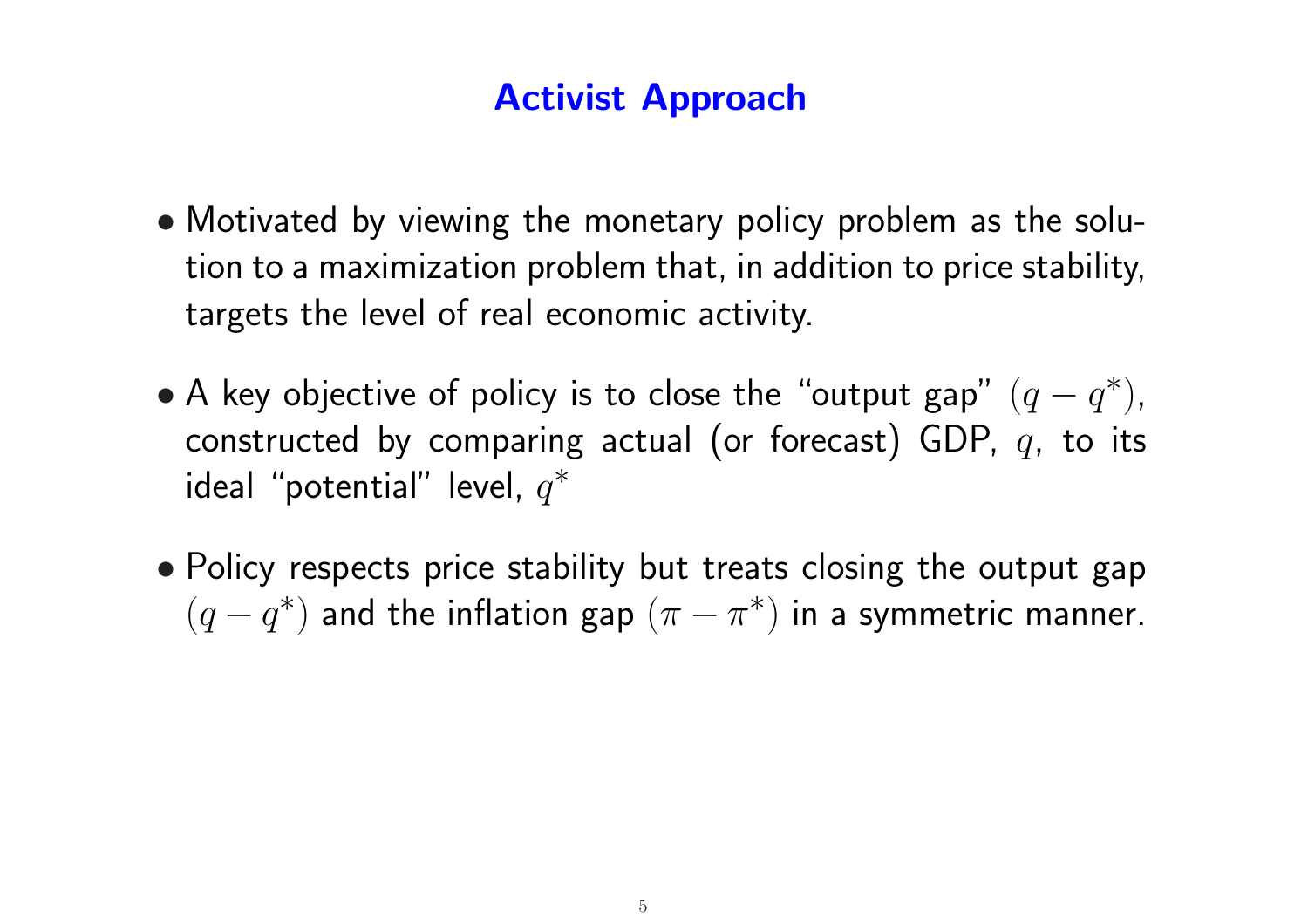### Counterfactual Examples for ECB

- ECB does not follow this activist approach
- Use IMF WEO analysis and policy advice as case study examples suggestive of what ECB might have done if it followed this approach. (Orphanides, 2010.)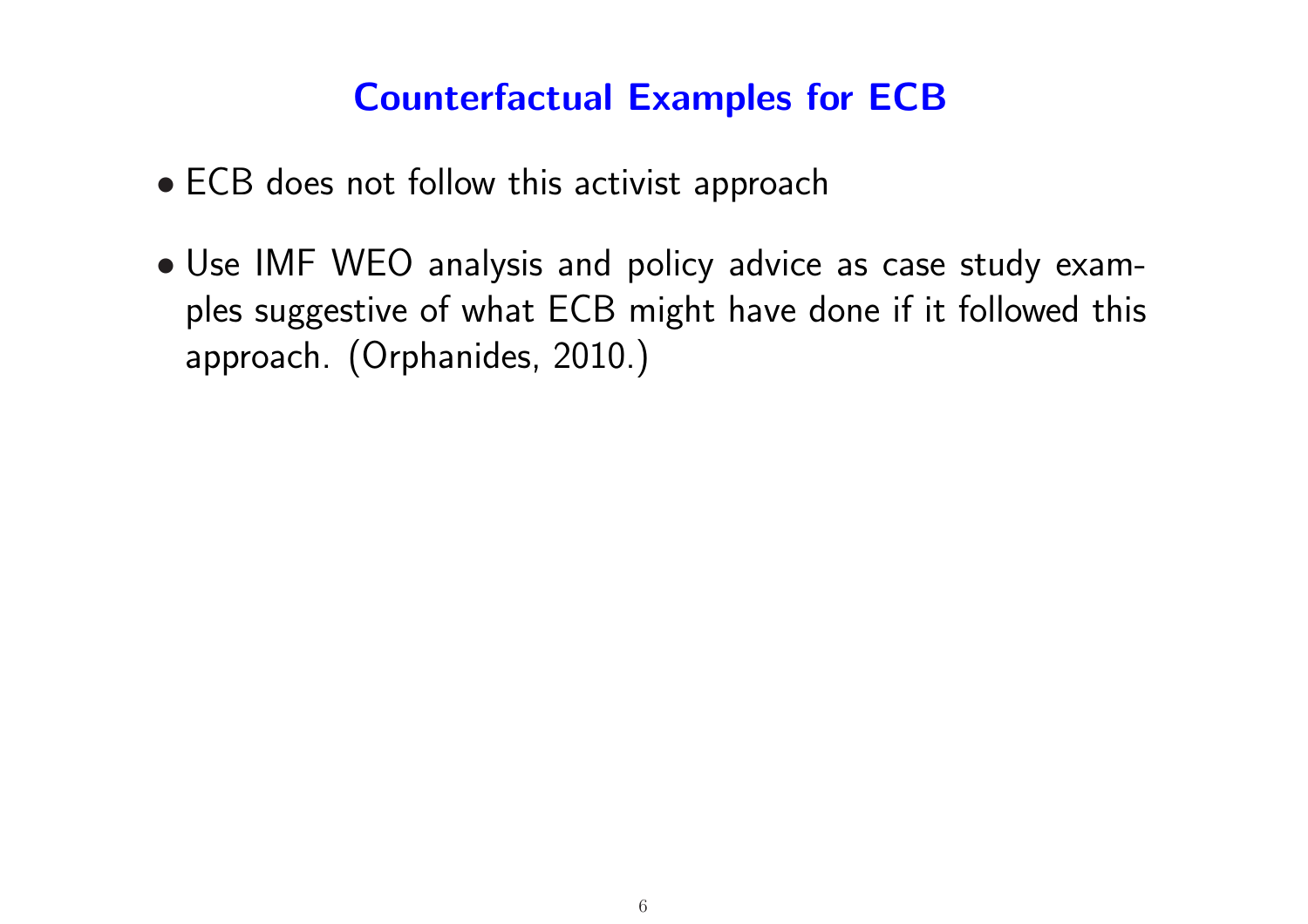### IMF Advice in Spring 2000

- Inflation was rising from a low level and the ECB had started tightening policy.
- But inflation appeared contained and with output below potential the IMF projected that it would fall in 2001.
- IMF Spring 2000 WEO output gap forecasts:  $-1.2$  percent for 2000, −0.5 percent for 2001.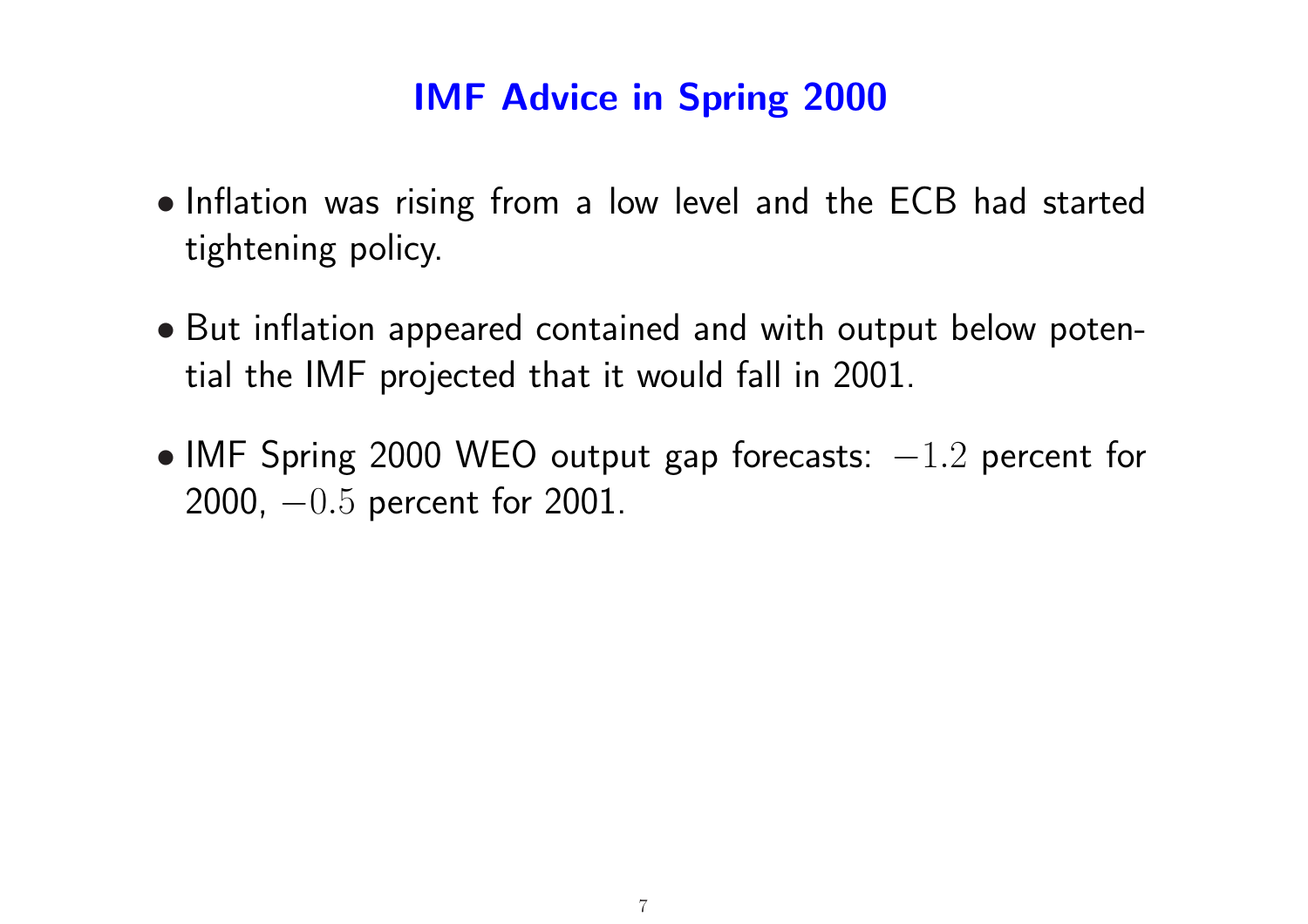## Suggested Policy in April 2000

"[I]nflationary pressures should remain subdued due to the large output gap (projected at about  $1 \frac{1}{4}$  percent in 2000) ...

While the ECB needs to maintain a strong anti-inflationary stance, and a gradual shift to less accommodative stance is to be expected as slack is absorbed, inflation prospects remain benign and it is important currently to avoid holding back the ongoing recovery through a rapid tightening of policy." (IMF, WEO, May 2000)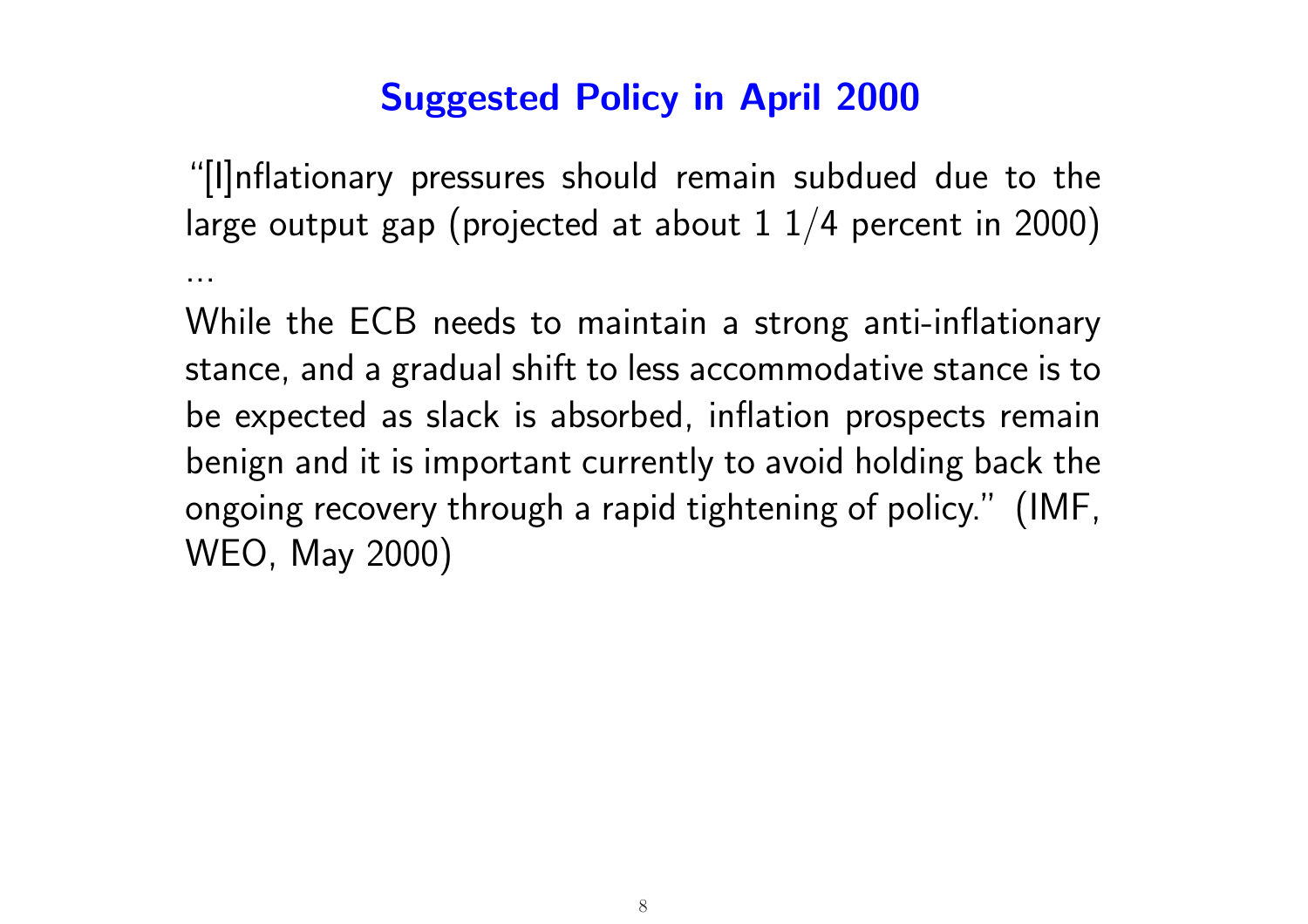#### Evolution of History of the Output Gap: 2000 on



Notes: Successive vintages of estimates from IMF Spring WEO from 2000 on, and the latest vintage.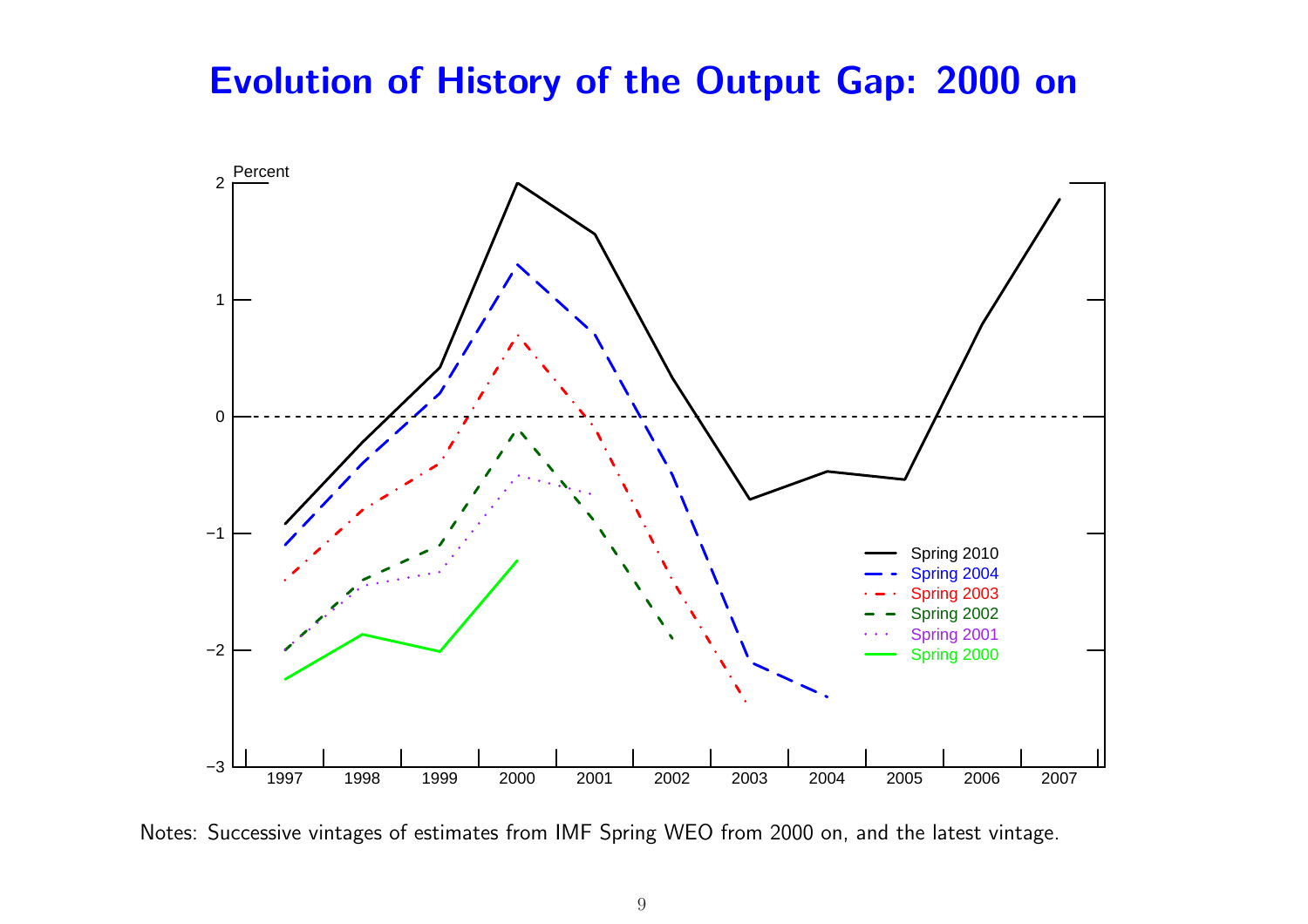#### Evolution of History of the Output Gap: 2000 on



Notes: Successive vintages of estimates from IMF Spring WEO from 2000 on, and the latest vintage.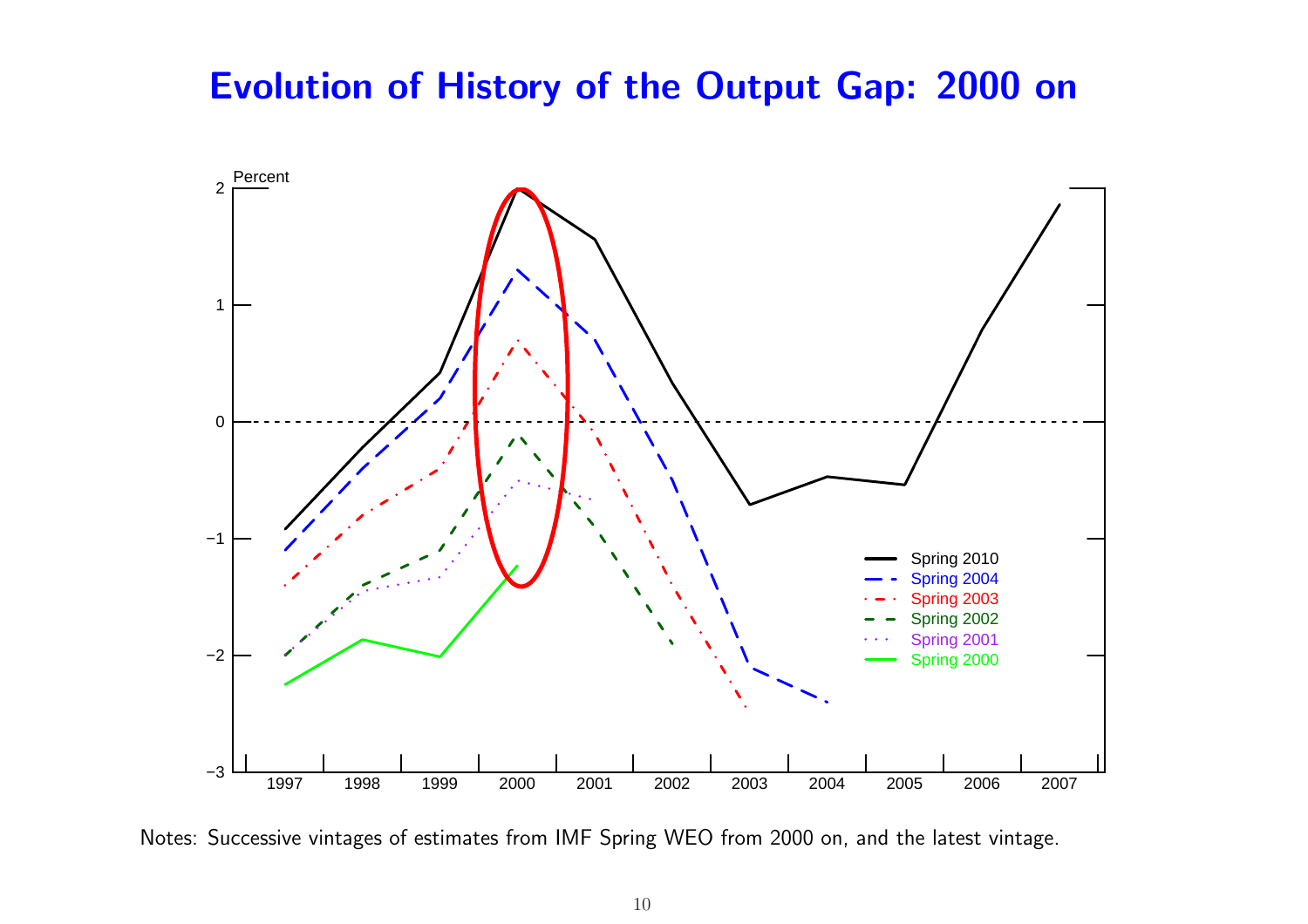### IMF Advice in Spring 2006

- IMF Spring 2006 WEO output gap forecasts for all advanced economies:  $-0.6$  percent for 2006 and  $-0.5$  percent for 2007
- IMF Spring 2006 WEO output gap forecasts for euro area:  $-1.4$ percent for 2006 and  $-1.3$  percent for 2007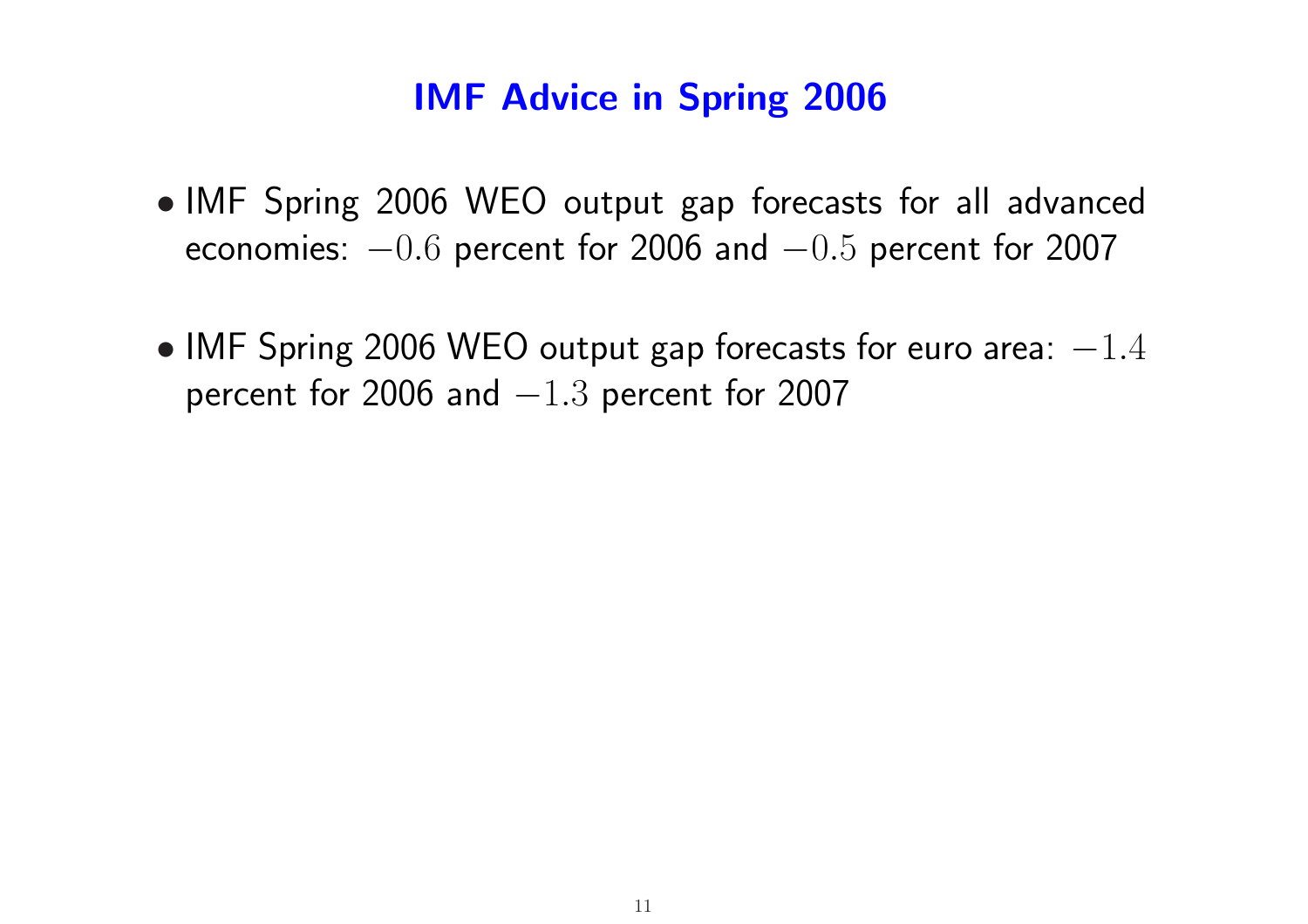## Suggested Policy in April 2006

"Quiescent inflation, partly because of a significant global output gap, allowed monetary policy to be very accommodative. Now as the global output gap narrows, monetary accommodation is being withdrawn"

"[T]he European Central Bank (ECB) raised its policy rate ...

with underlying inflationary pressures contained and domestic demand still fragile, there appears to be no need to rush to normalize rates" (IMF, WEO, May 2000)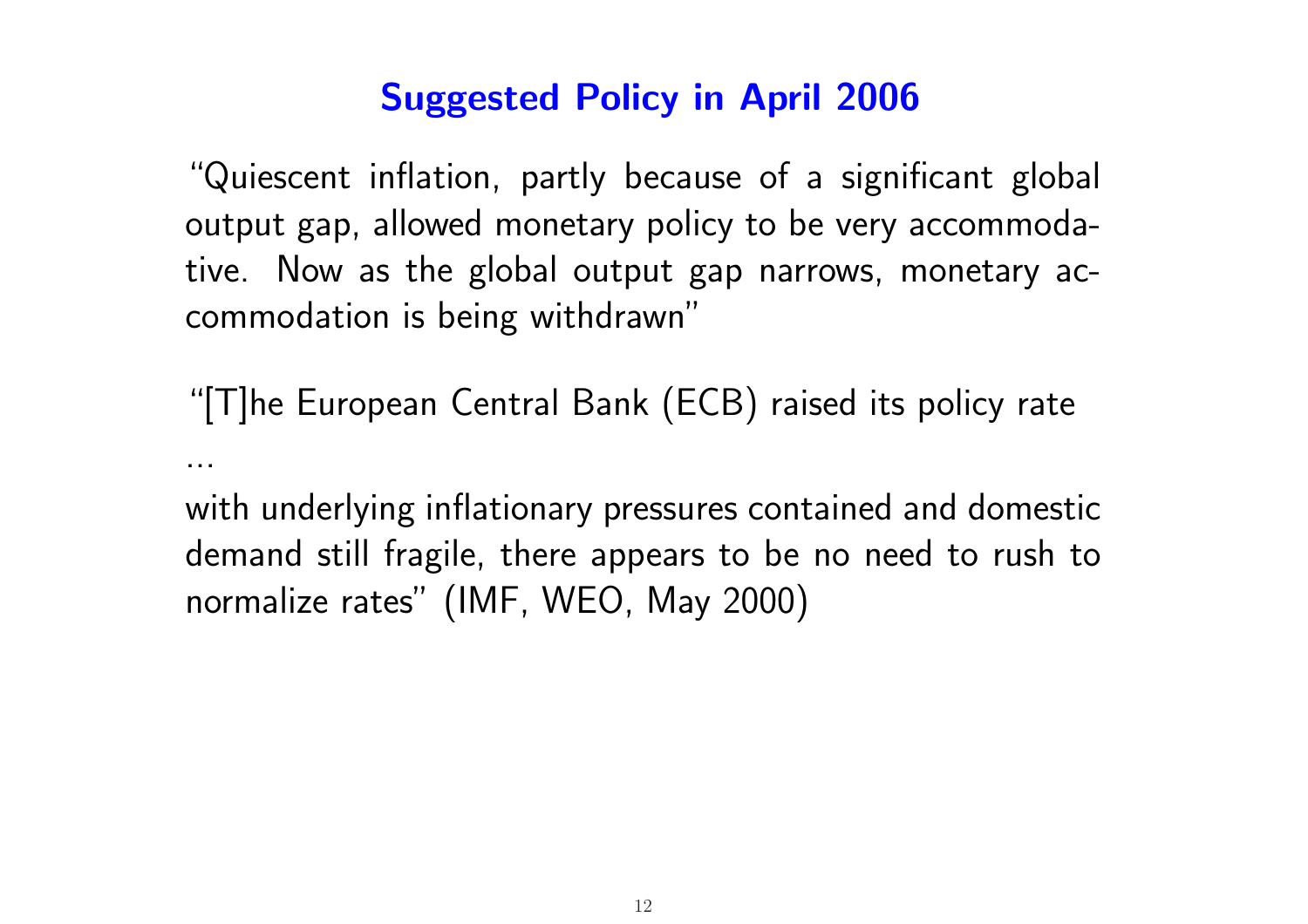#### Evolution of History of the Output Gap: 2006 on



Notes: Successive vintages of estimates from IMF Spring WEO from 2006 on.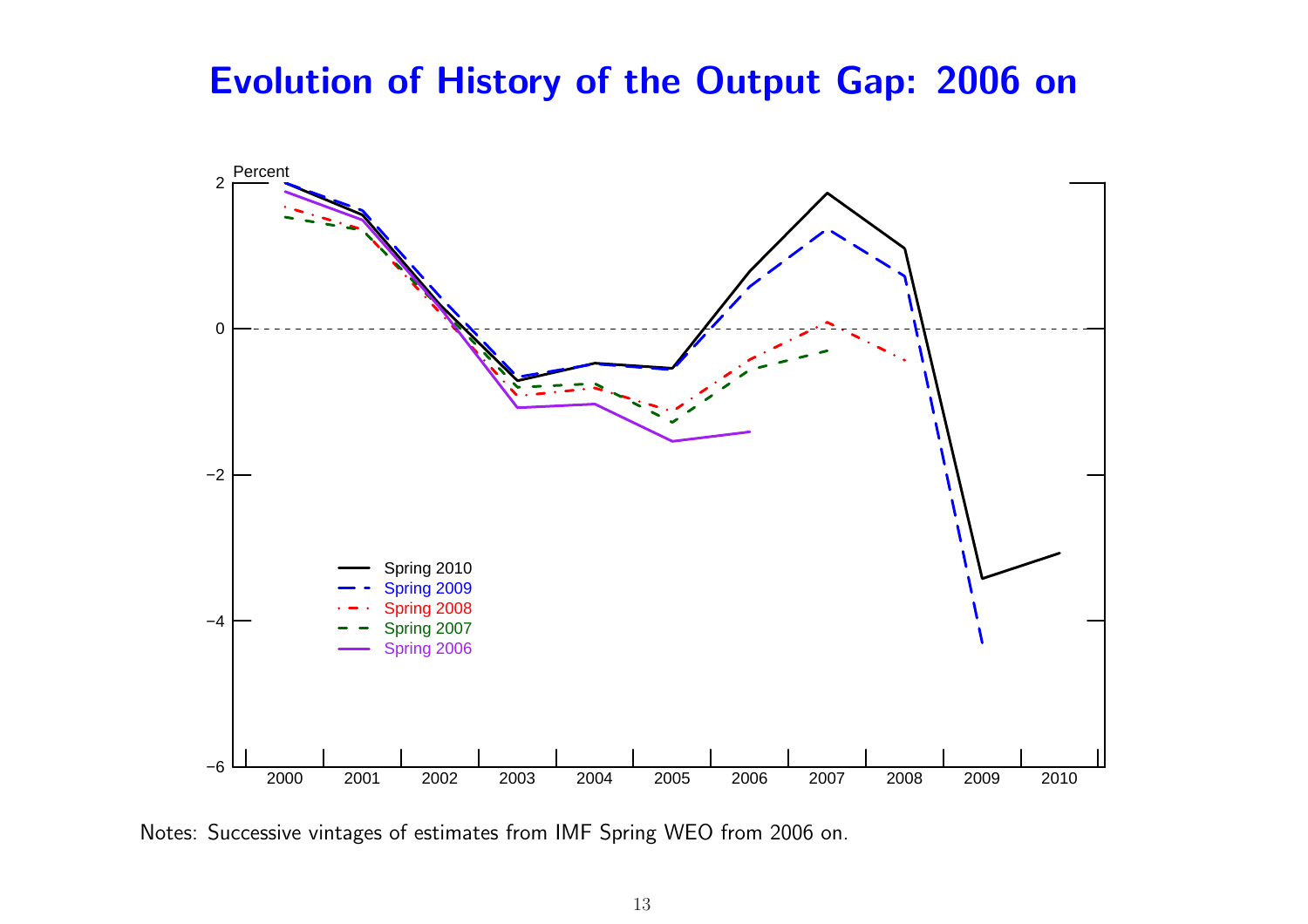#### Evolution of History of the Output Gap: 2006 on



Notes: Successive vintages of estimates from IMF Spring WEO from 2006 on.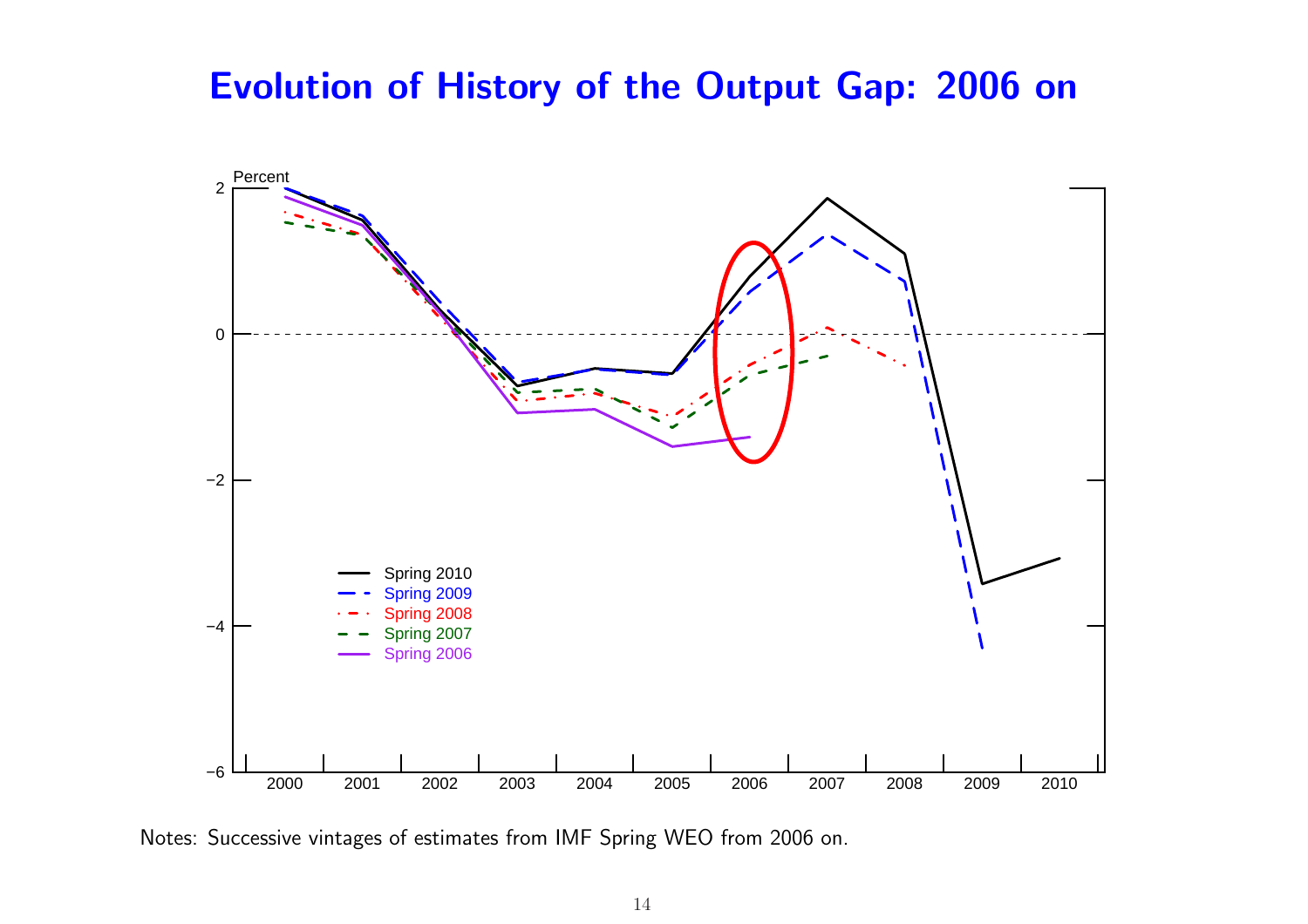#### Real-time vs Retrospective Output Gap Estimates



Notes: IMF Spring WEO estimates.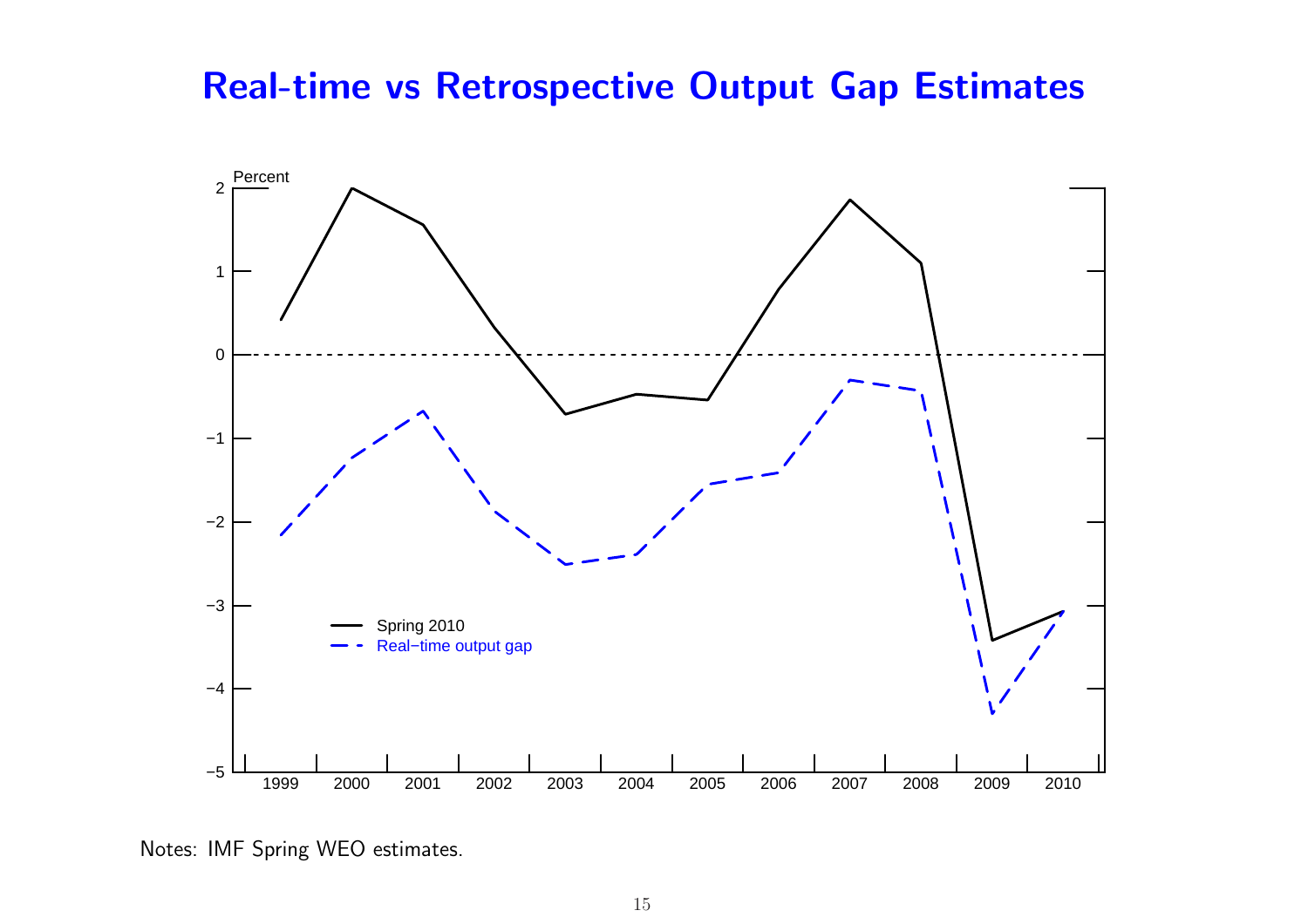## The (Un)reliability of Output Gaps for Policy Analysis

- Example of IMF estimates is not atypical.
- ECB fully aware of unreliability.
- ECB analysis (*Monthly Bulletin*, February 2005) showed similar unreliability in IMF, OECD and European Commission estimates.
- Analysis for other countries indicates similar unreliability.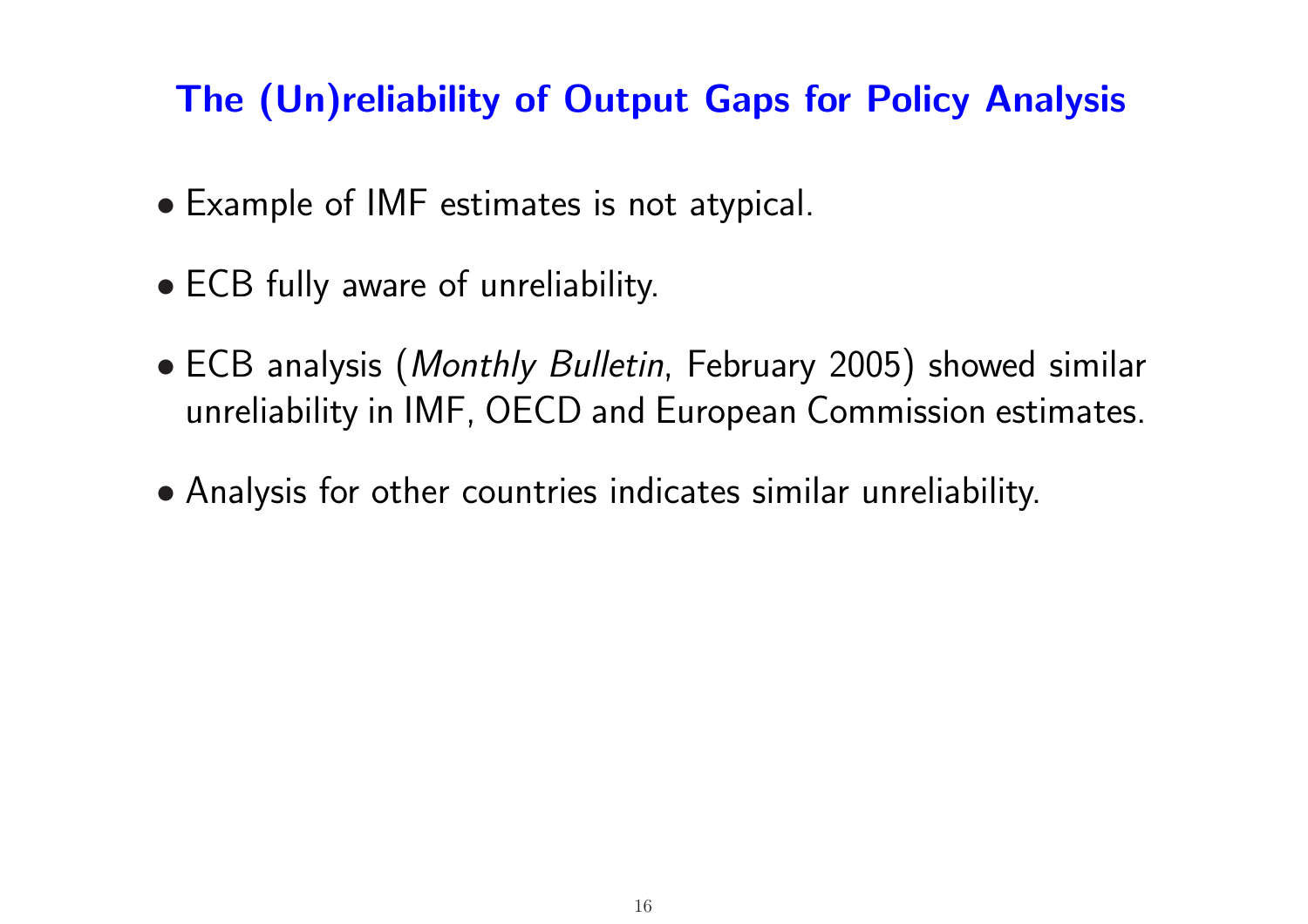### Stability-Oriented Approach

- No need to rely on unreliable activist approach
- Focus on stable growth instead of on output gap.
- In addition to inflation outlook, guidance from the outlook of output groath  $\Delta q$  compared to its trend  $\Delta q^*$
- Suggestive illustration with a simple policy rule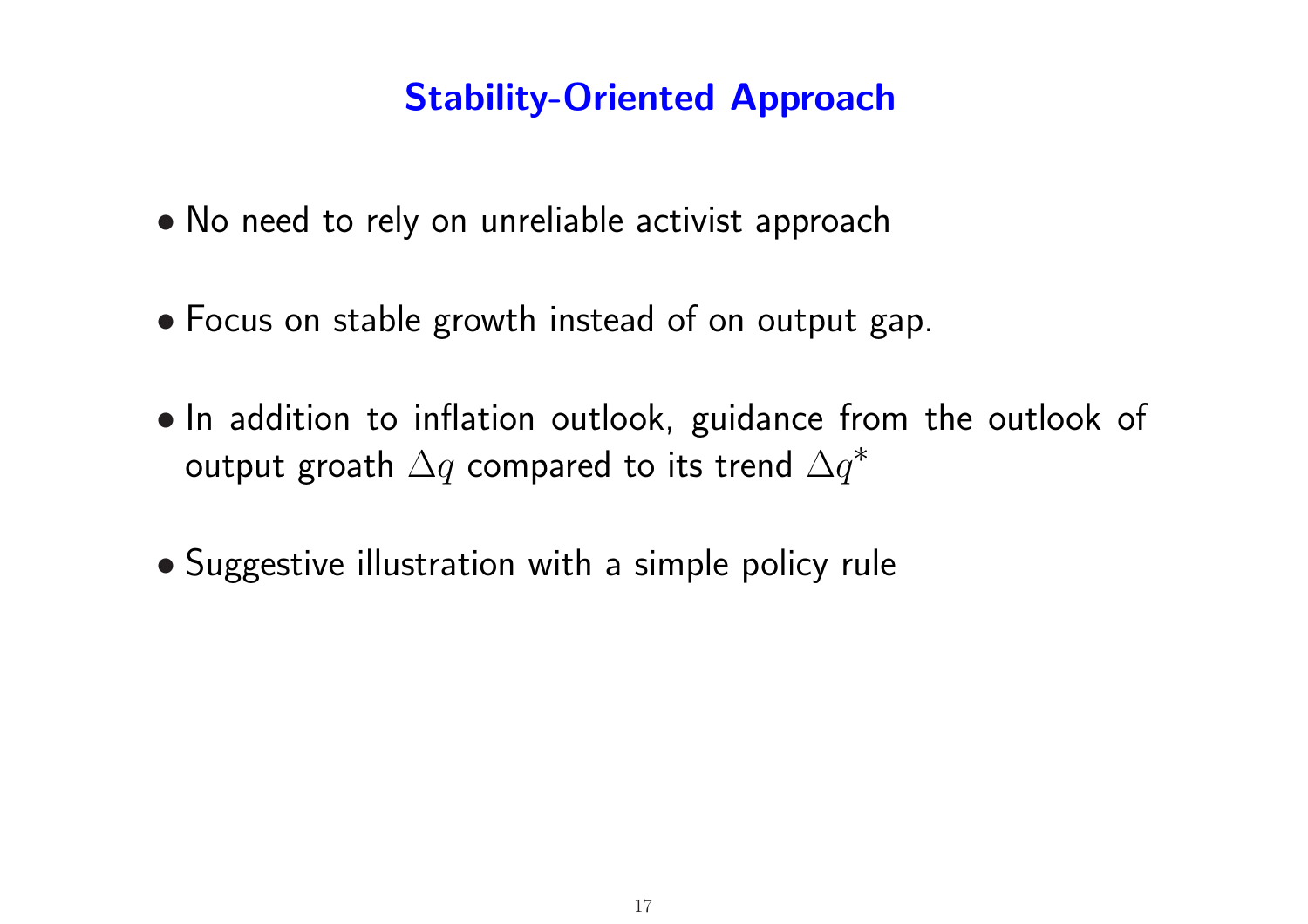### Simple difference policy rules

$$
\Delta i = \theta_{\pi}(\pi - \pi^*) + \theta_{\Delta q}(\Delta q - \Delta q^*)
$$

- Link to Wicksell (1898) price-stability rule and Friedman (1960) k-percent rule.
- Similar to money-growth rules, an estimate for the growth rate but not the level of potential output is needed.
- Can be implemented based on short-term forecasts, thus incorporating information about the outlook.
- Robust to imperfect knowledge considerations. (Orphanides and Williams, 2002, 2008; Taylor and Williams, 2010.)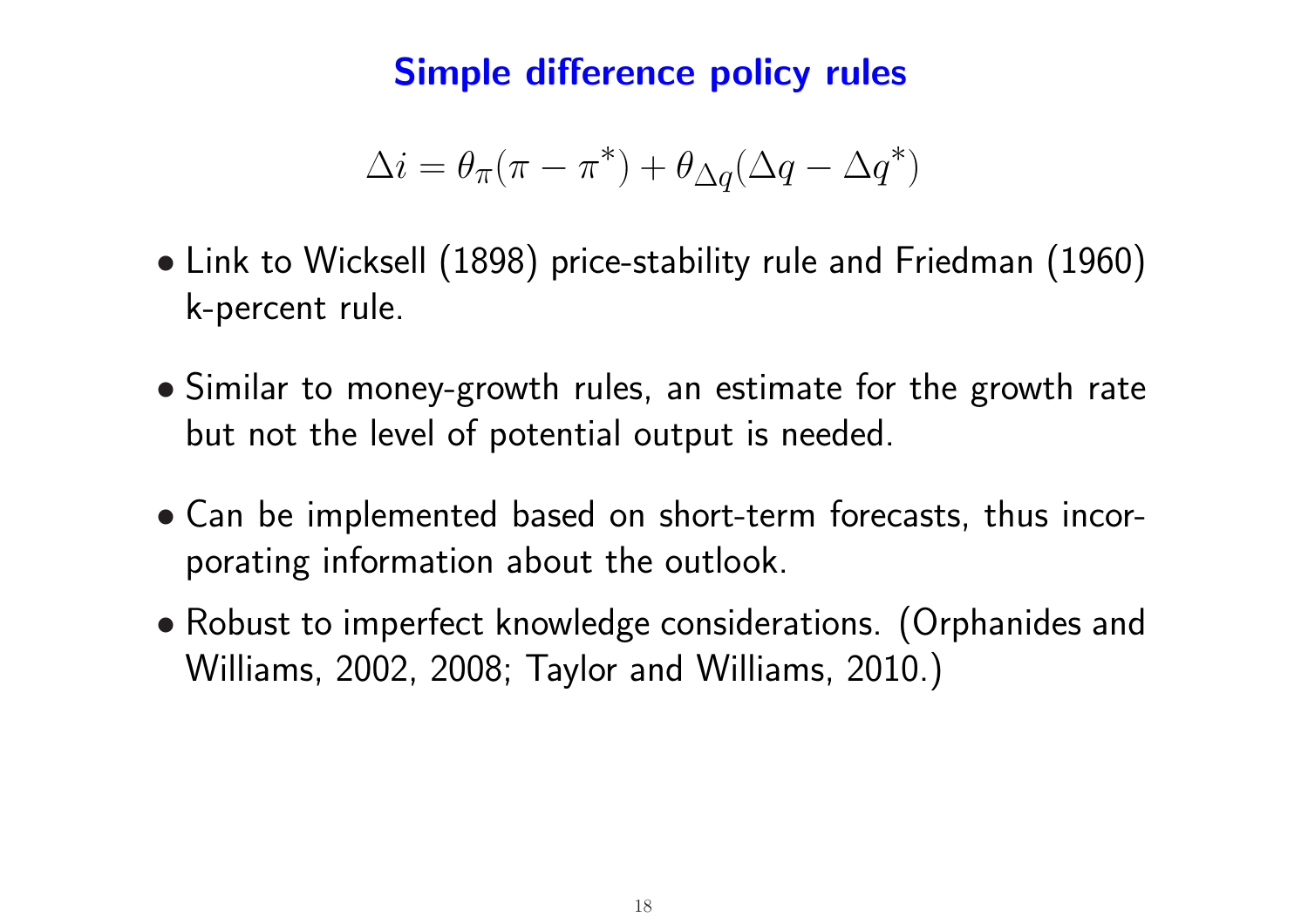#### A Suggestive Illustration for the Euro Area

$$
\Delta i = \frac{1}{2}(\pi - \pi^*) + \frac{1}{2}(\Delta q - \Delta q^*)
$$

- Forecast-based implementation, quarterly data
- Using year-ahead forecasts from the ECB's SPF.
- Inflation outlook: Compare forecast to:
	- upper guide of 2 percent
	- $-$  lower guide of 1.5 percent
- Output growth outlook: Compare to:
	- trend reflected in long-term SPF growth forecast
	- real-time potential output growth in IMF Spring WEO.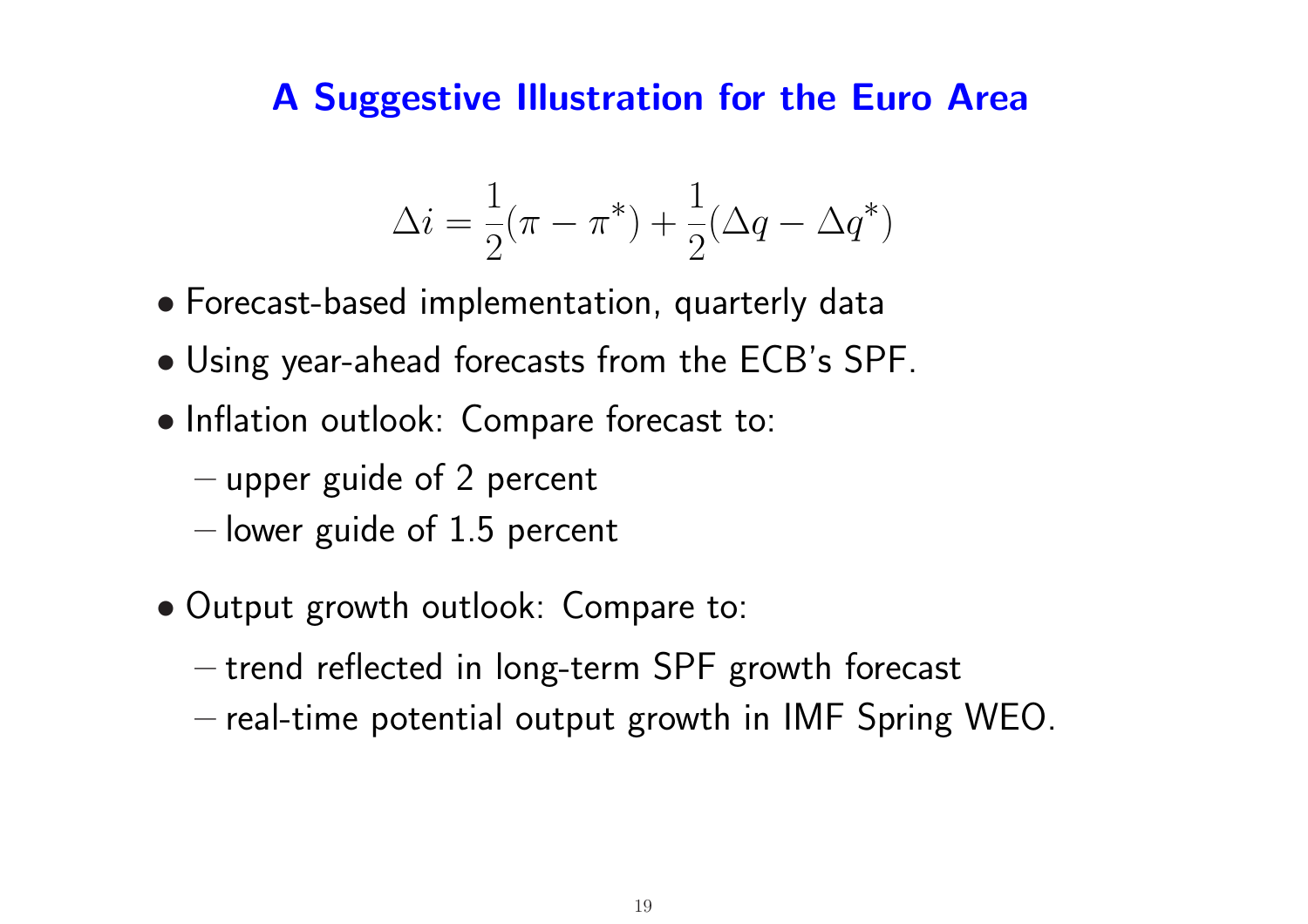### Illustration may not be Accurate Description

- Illustration does not use ECB policymaker views.
- SPF forecasts often differ ECB/ESCB forecasts
- Tighter policy would be suggested if, for example:
	- Inflation forecast higher
	- Output growth forecast higher
	- Potential output growth estimate lower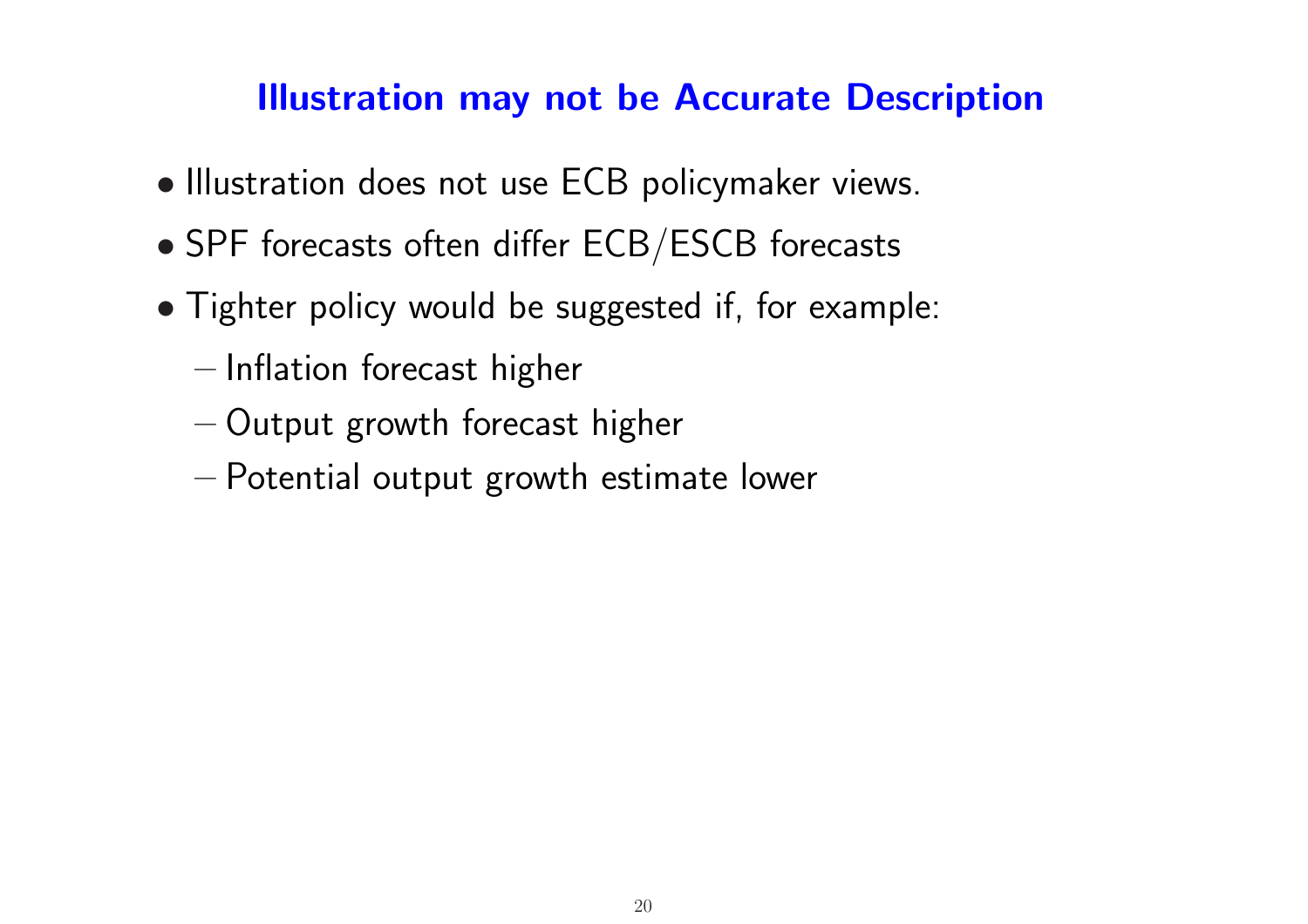### Outlook for Inflation: One-year ahead



Notes: ECB SPF average of individual responses.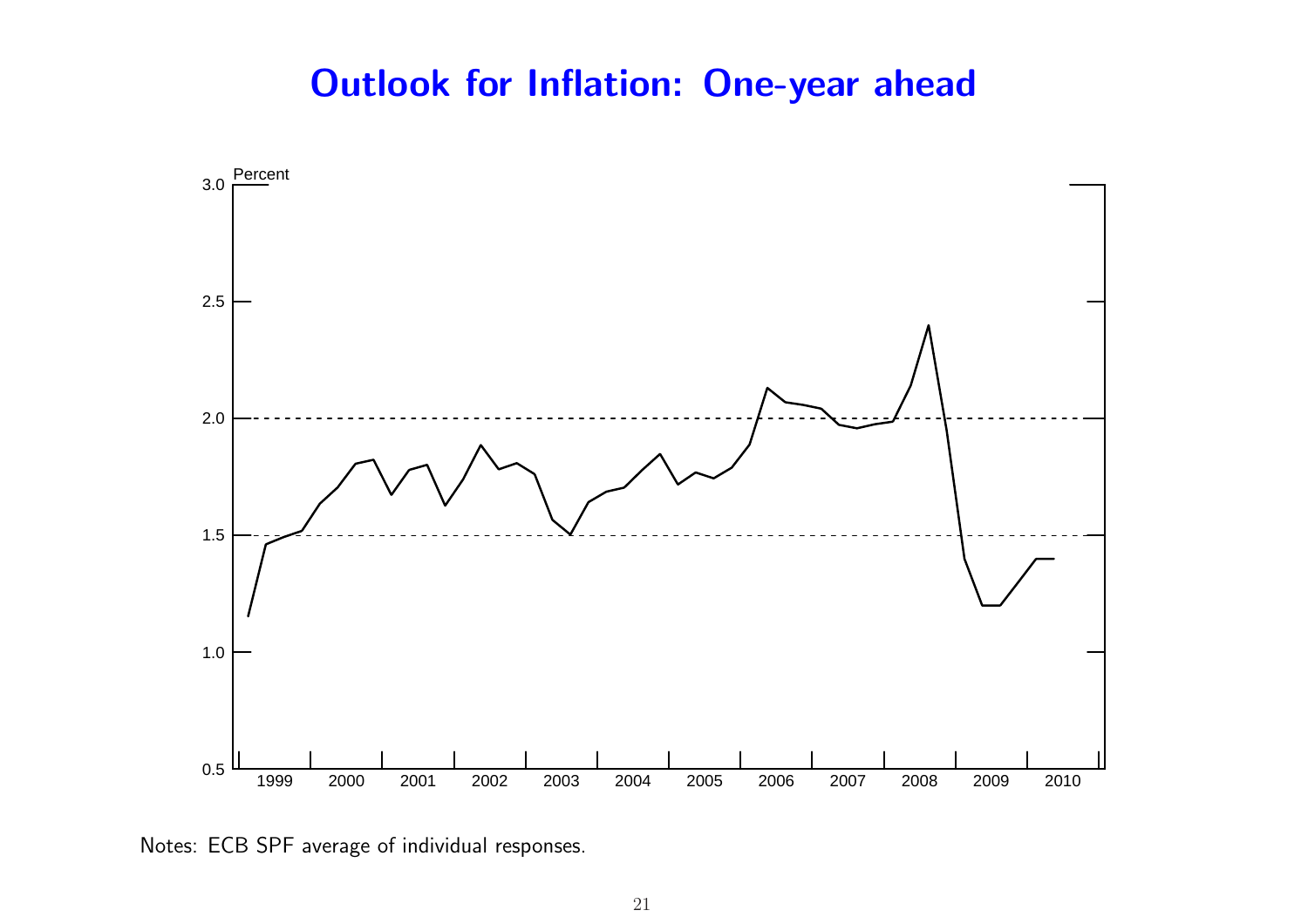#### Outlook for GDP Growth: One-year ahead and trend



Notes: ECB SPF average of individual responses. IMF real-time Spring WEO.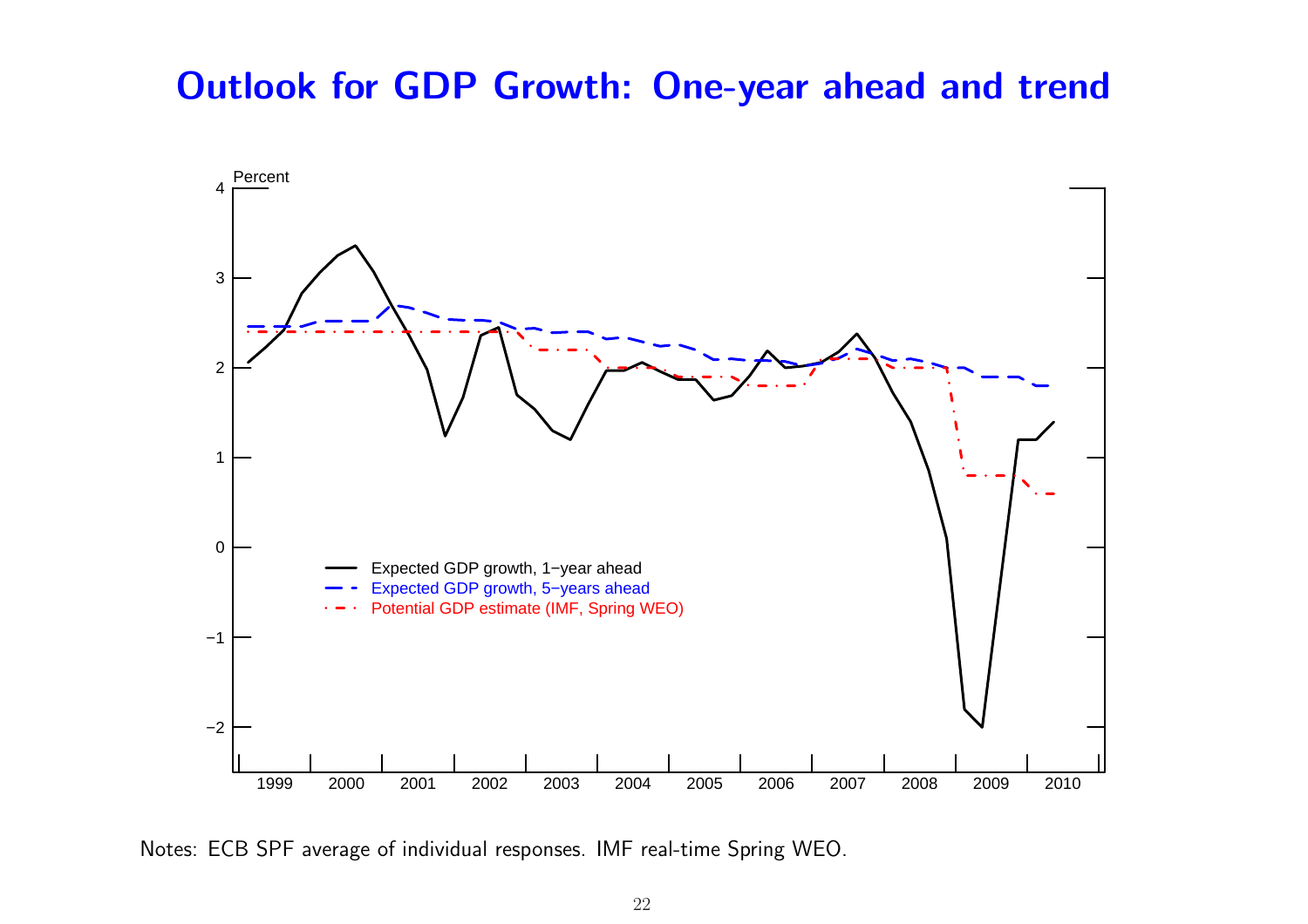#### Policy Rate and Simple Rule Prescription: Quarterly Change

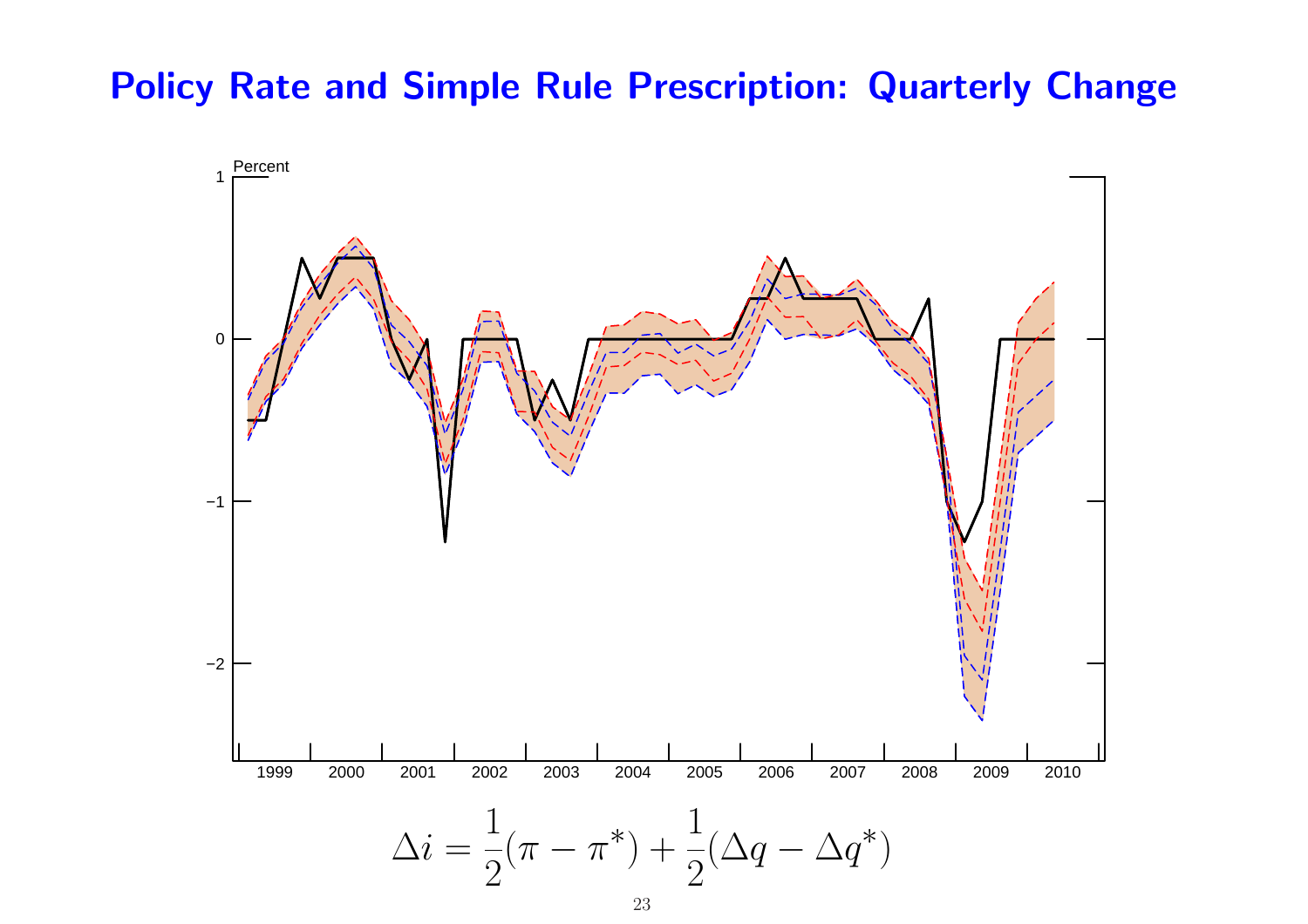### Policy Rate and Simple Rule Prescription

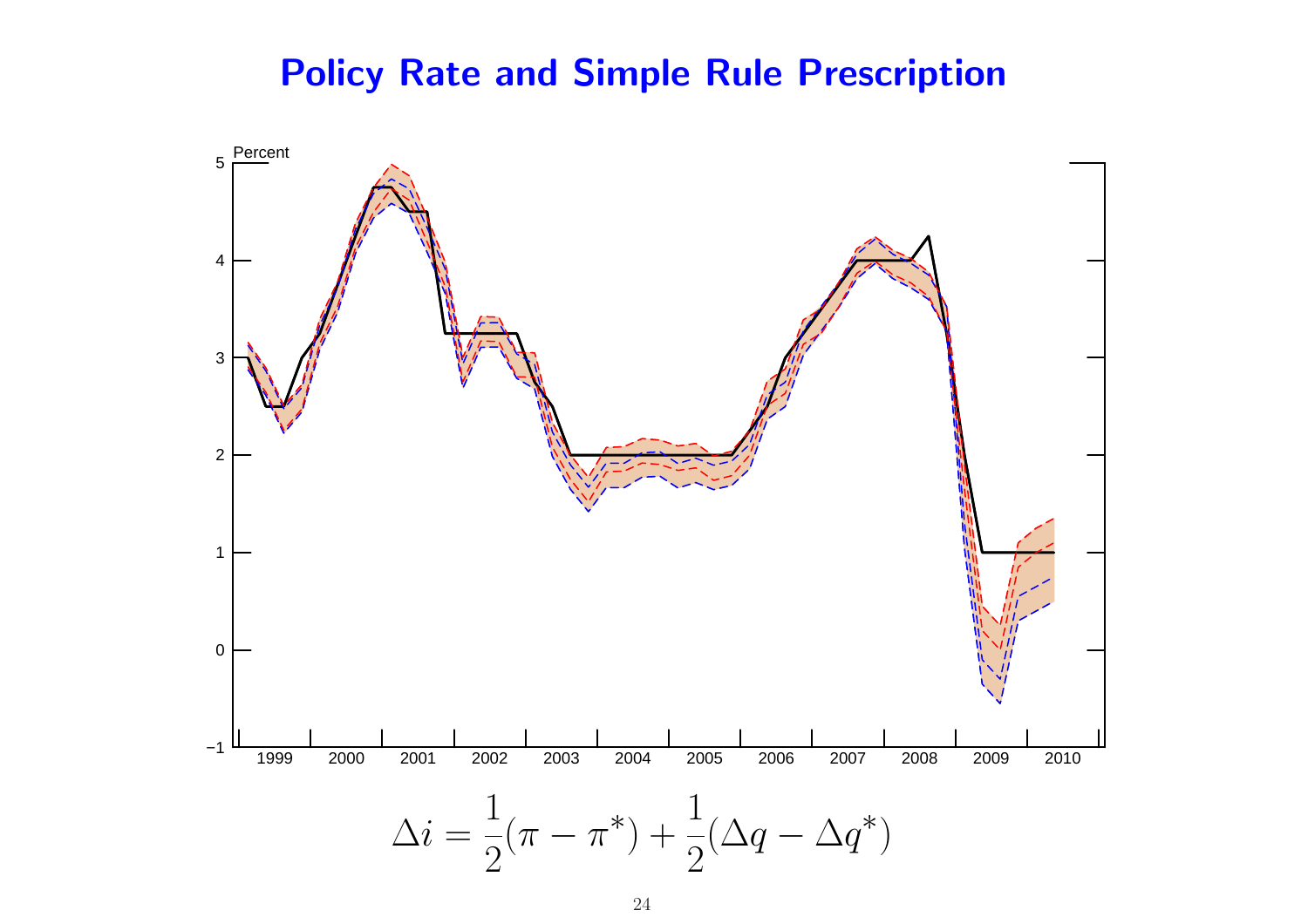# **Deviations**

- Deviations from any simple rule would be expected, reflecting factors that may importantly influence policy on some occasions but are not captured by the simple rule.
- Summer 2008:
	- Concern that inflation expectations risked becoming unmoored
	- Peak of oil price shock
- Summer 2009:
	- Unconventional measures near the zero lower bound
	- Monetary policy stance not adequately represented by conventional changes in main policy rate under these circumstances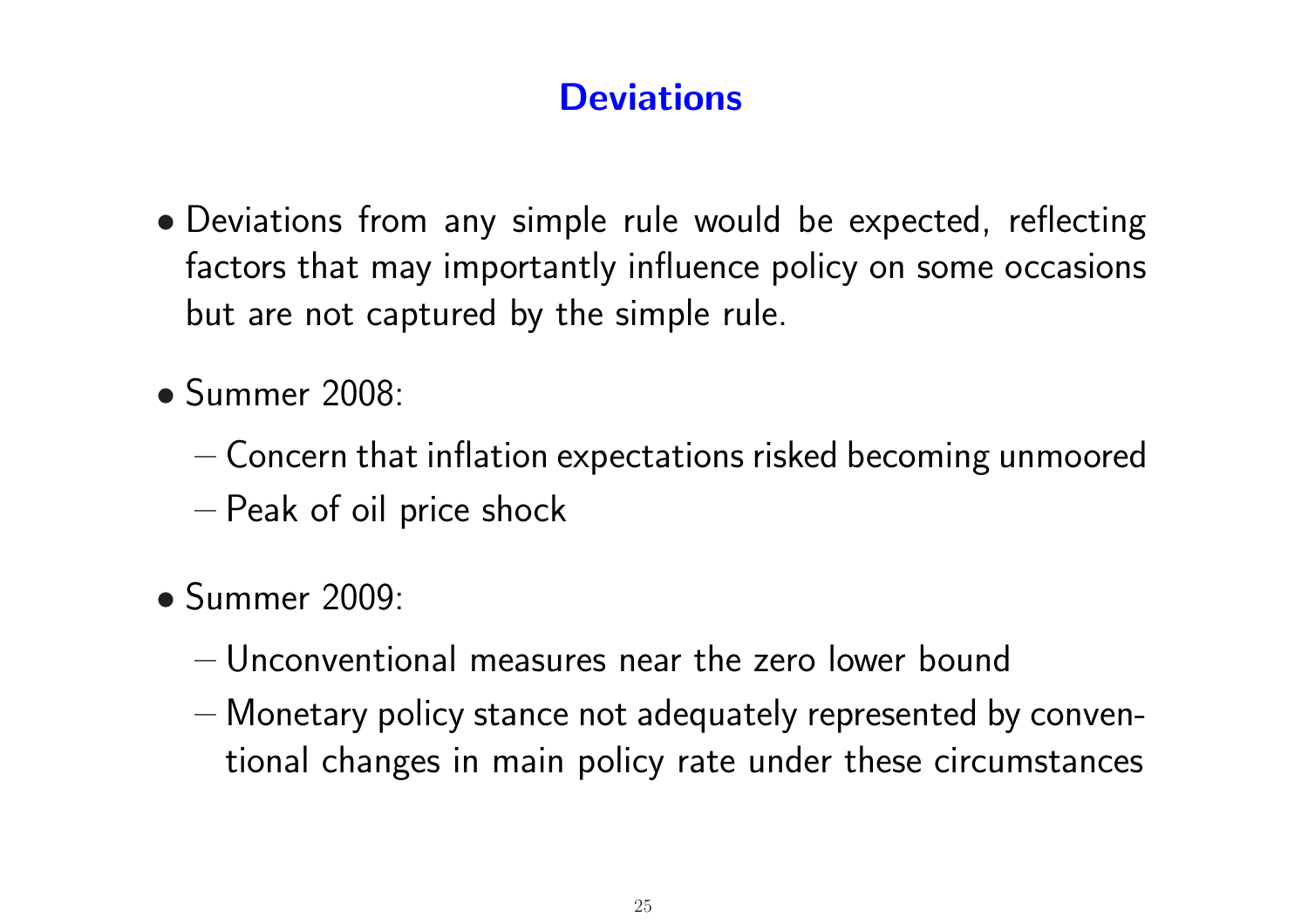### Inflation and Long-Term Inflation Expectations



Notes: ECB SPF, average and interquartile range of individual responses.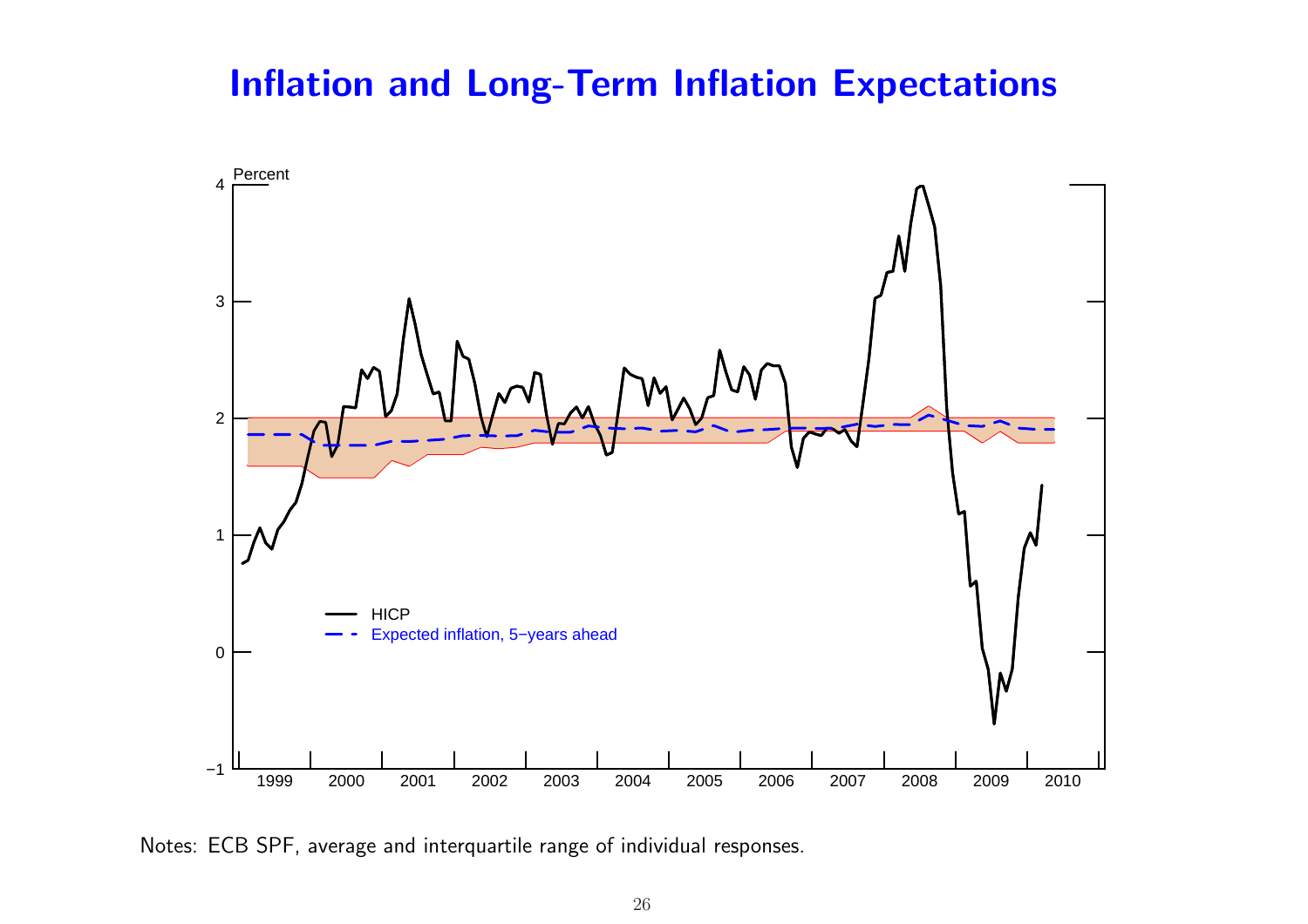### Money Market and ECB Policy Interest Rates